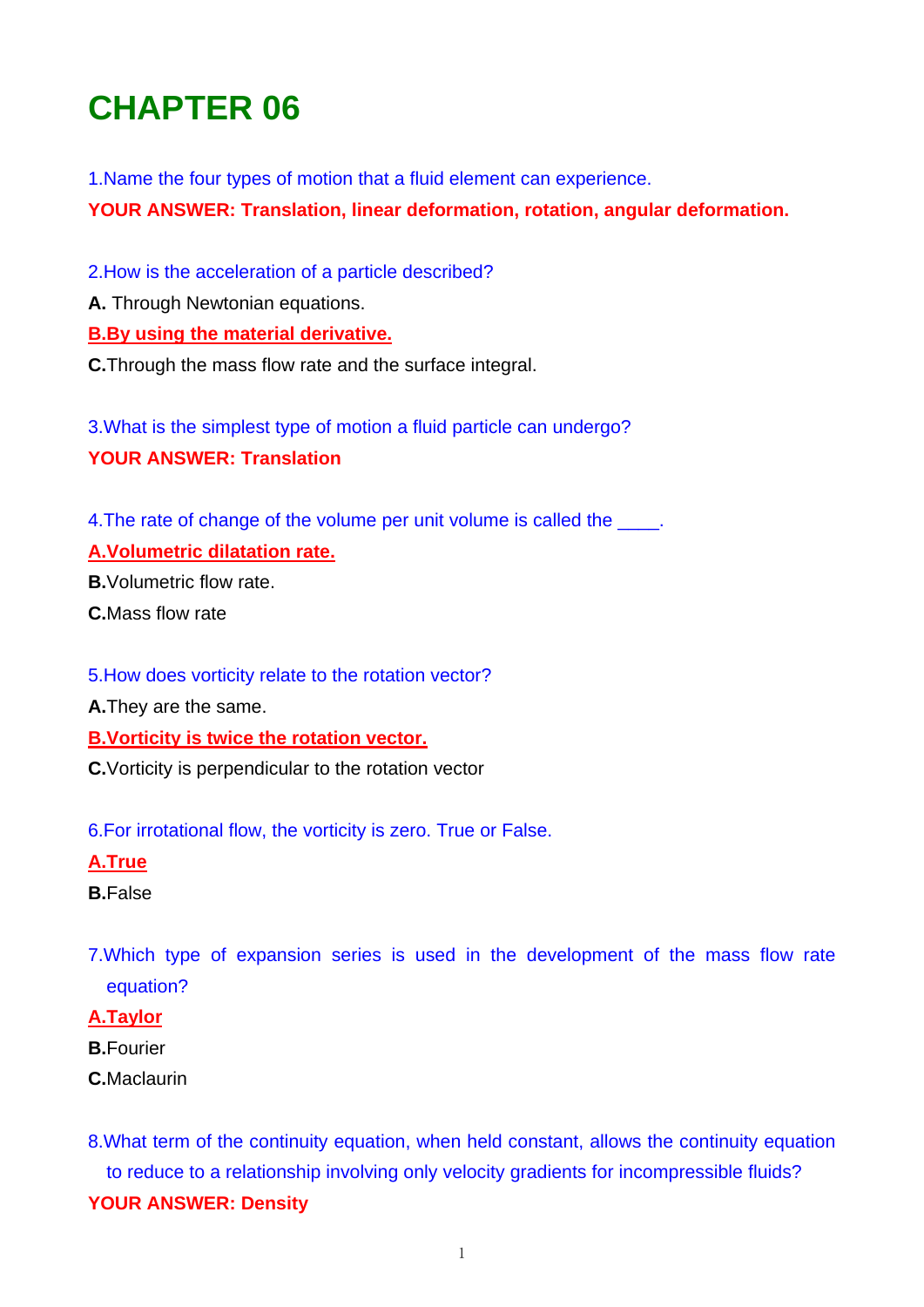9.For some problems it is more convenient to express the various differential relationships in cylindrical coordinates rather than in Cartesian coordinates. True or False.

**A.True**

**B.**False

10.Lines along which the stream function is constant are \_\_\_\_. **YOUR ANSWER: Streamlines** 

11.Flow can cross a streamline. True or False

**A.**True

**B.False**

12.A change in the value of the stream function is related to the rate of flow.

# **YOUR ANSWER: volume**

13.According to the momentum equation, the time rate of change of linear momentum is equal to:

**A.**acceleration

**B.**mass

# **C.resultant force**

14.The surface forces acting on a fluid element can be described in terms of \_\_\_\_\_\_\_ and  $stresses.$ 

**YOUR ANSWER: normal, shearing** 

15.What does it mean when a flow is said to be inviscid?

**A.**The flow is moving at negligible velocity.

**B.**No acceleration is occurring.

**C.The shearing stresses are negligible.**

16.Name three terms for flows where the shearing stresses are negligible? **YOUR ANSWER: Inviscid, nonviscous, and frictionless.** 

17.The equations of motion describing an inviscid flow are commonly called \_\_\_\_\_\_\_ equations of motion.?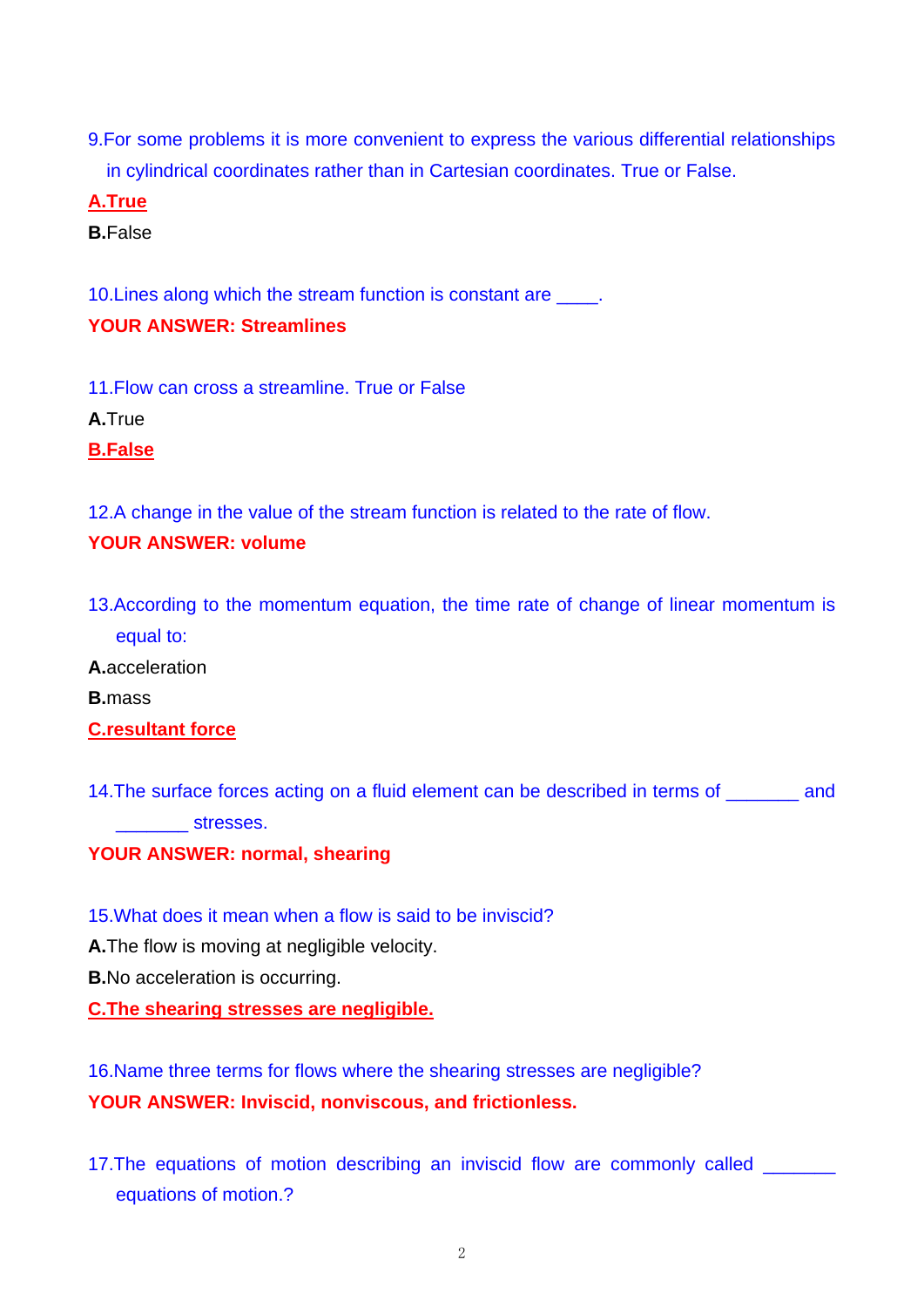# **YOUR ANSWER: Euler's**

18.What law, when directly applied to a fluid particle moving along a streamline, led to the Bernoulli equation?

**A.**Newton's First Law

**B.Newton's Second Law**

**C.**The Euler principle

19.The Bernoulli equation applies along a \_\_\_\_ for \_\_\_\_ fluids. **YOUR ANSWER: Streamline, inviscid.** 

20.What is the value of the vorticity in irrotational flow fields?

**A.**Infinity

**B.**It is proportional to the velocity of the flow

## **C.Zero**

21.The pressure or force of gravity can cause a fluid flow element to rotate. True or False

**A.**True

**B.False**

# 22.Laplace's equation governs what type of flow?

**A.**Irrotational flow

**B.**Inviscid flow

**C.Potential flow**

23. The \_\_\_\_\_\_\_ potential is a consequence of the irrotationality of the flow field, while the stream function is a consequence of the conservation of  $\qquad \qquad$ .

# **YOUR ANSWER: velocity, mass**

24. Lines where the velocity potential is constant are called lines. **YOUR ANSWER: Equipotential** 

25.The velocity potential and the stream function are related. True or False.

**A.True**

**B.**False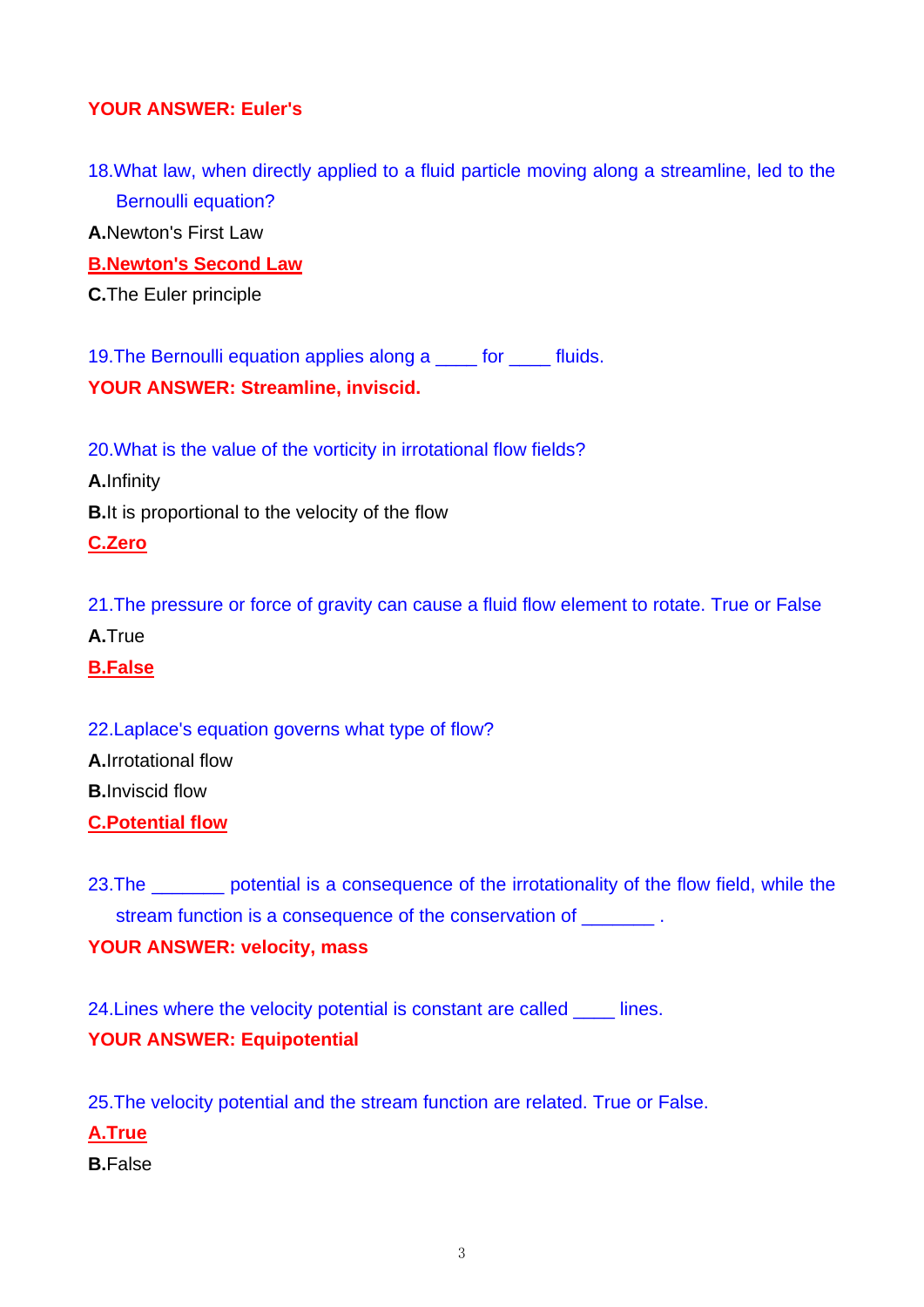26.Flow radiating towards a single point is called a

**A.Sink**

**B.**Source

**C.**Radial flow

27.If the streamlines form radial lines, what configuration do the equipotential lines assume?

**A.**They are also radial.

**B.Concentric circles.**

**C.**The form a grid pattern.

28.\_\_\_\_ represents a flow in which the streamlines form concentric circles.

**A.**A sink

**B.**A source

**C.A vortex**

29.A potential flow vortex is rotational. True or False

**A.**True

**B.False**

30.A hurricane is an example of a  $\blacksquare$ .

# **A.Free vortex**

**B.**Sink

**C.**Source

31.When a source and a sink are combined, what results?

# **YOUR ANSWER: A Doublet**

32.How is flow around a half body obtained?

**A.**By adding a sink to a uniform flow

**B.By adding a source to a uniform flow**

**C.**By adding a vortex to a uniform flow

33.If a source and a sink are placed a short distance apart, but not on top of each other, what type of body is formed?

**A.**A cylinder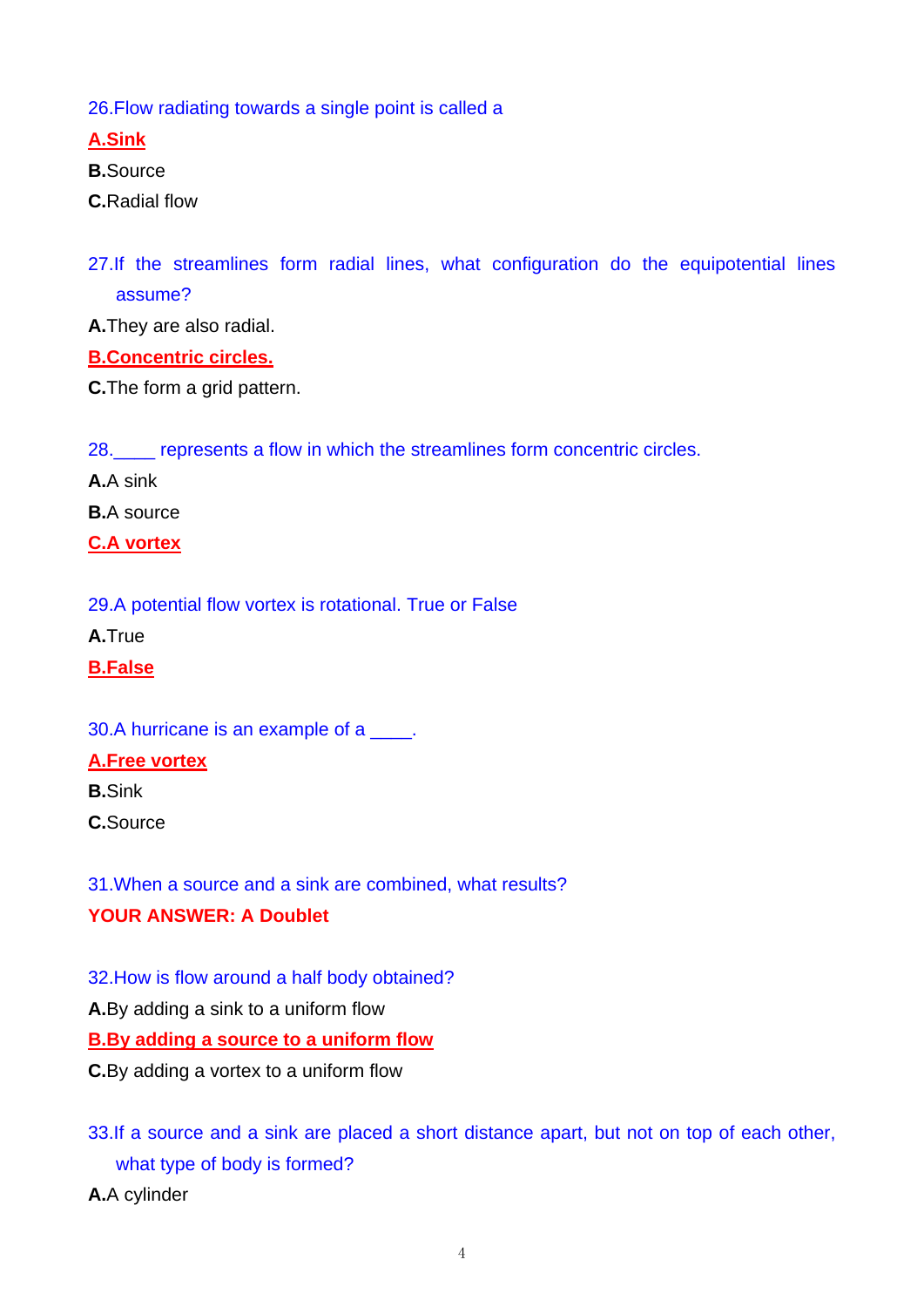## **B.A Rankine oval**

**C.**A half body

34.A doublet, placed in a uniform flow, is used to represent flow around a \_\_\_\_\_.

# **YOUR ANSWER: Cylinder**

35.Does the theoretical solution of flow behind a cylinder accurately predict the actual flow?

## **YOUR ANSWER: No.**

36.Potential theory predicts that drag on a cylinder in a uniform flow is zero, a prediction that is not actually true. This discrepancy is called

**A.**Euler's prediction.

**B.D'Alembert's paradox.**

**C.**The Carthginian conundrum.

37.If a cylinder is rotated in a uniform flow, what happens to the stagnation point?

**A.**It never moves.

**B.**It moves along the surface of the cylinder.

**C.It moves along the surface of the cylinder, and can even move off of the surface of the cylinder.**

38.Potential flow theory provides a reasonable approximation when dealing with what type of flow?

**YOUR ANSWER: Low viscosity, high velocity flows, in regions where the flow is accelerating.** 

## 39.Why are potential flow solutions always approximate solutions?

**A.**Because of inherent inaccuracies in the solutions.

**B.Because the fluid is assumed to be frictionless.**

**C.**Because exact solutions are impossible to find.

40.How are stresses related to the rate of deformation of incompressible Newtonian fluids?

## **A.Linearly**

**B.**Exponentially

**C.**They are not related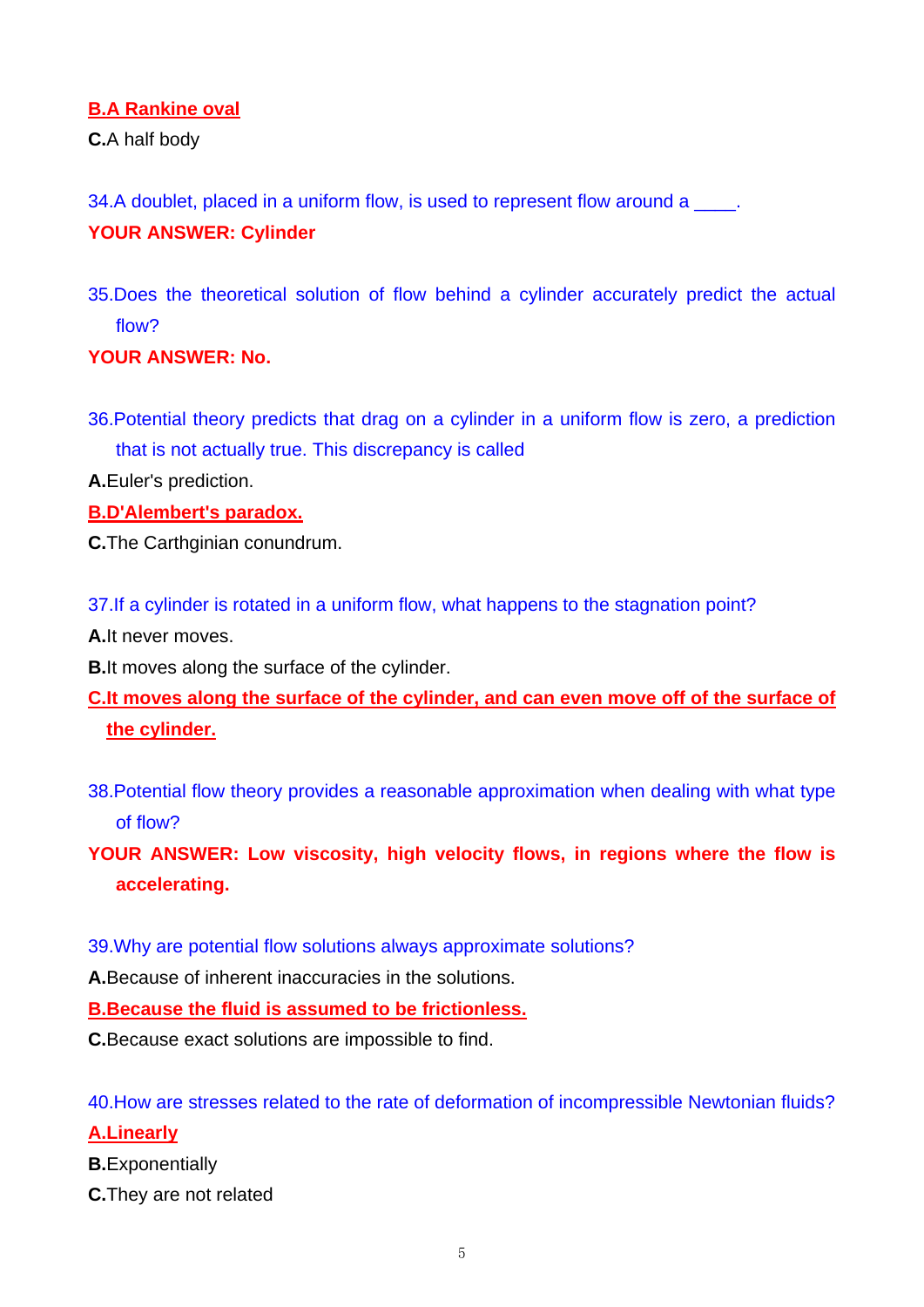41. The equations are the basic differential equations describing the flow of Newtonian fluids.

## **YOUR ANSWER: Navier-Stokes**

42.Which term of the Navier-Stokes equation results in the equations non-linearity?

**A.**Force

#### **B.Acceleration**

**C.**Rotation

43.Give an example of a type of flow for which the Navier-Stokes equation gives an exact solution?

## **YOUR ANSWER: Fixed plates in steady, laminar flow.**

44. Steady laminar flow between fixed plates is \_\_\_\_\_ to the pressure gradient and is \_\_\_\_ to the viscosity.

## **YOUR ANSWER: Proportional, inversely proportional.**

45.Parallel plate flow where one plate moves with constant velocity is called \_\_\_\_ flow.

## **A.Couette**

**B.**Eulerian

**C.**Viscous

46.Where does the maximum velocity occur in a flow through a circular tube?

**A.**At the edges

## **B.In the center of the tube**

**C.**The flow is uniform

47.What shape is the velocity distribution for steady, laminar flow in circular tubes? **YOUR ANSWER: Parabolic.** 

48.If the viscosity is set to zero, the Navier-Stokes equations reduce to \_\_\_\_ equations. **YOUR ANSWER: Euler's.** 

**49.**High speed \_\_\_\_ have allowed numerical solutions to be found for many problems using Navier-Stokes equations.